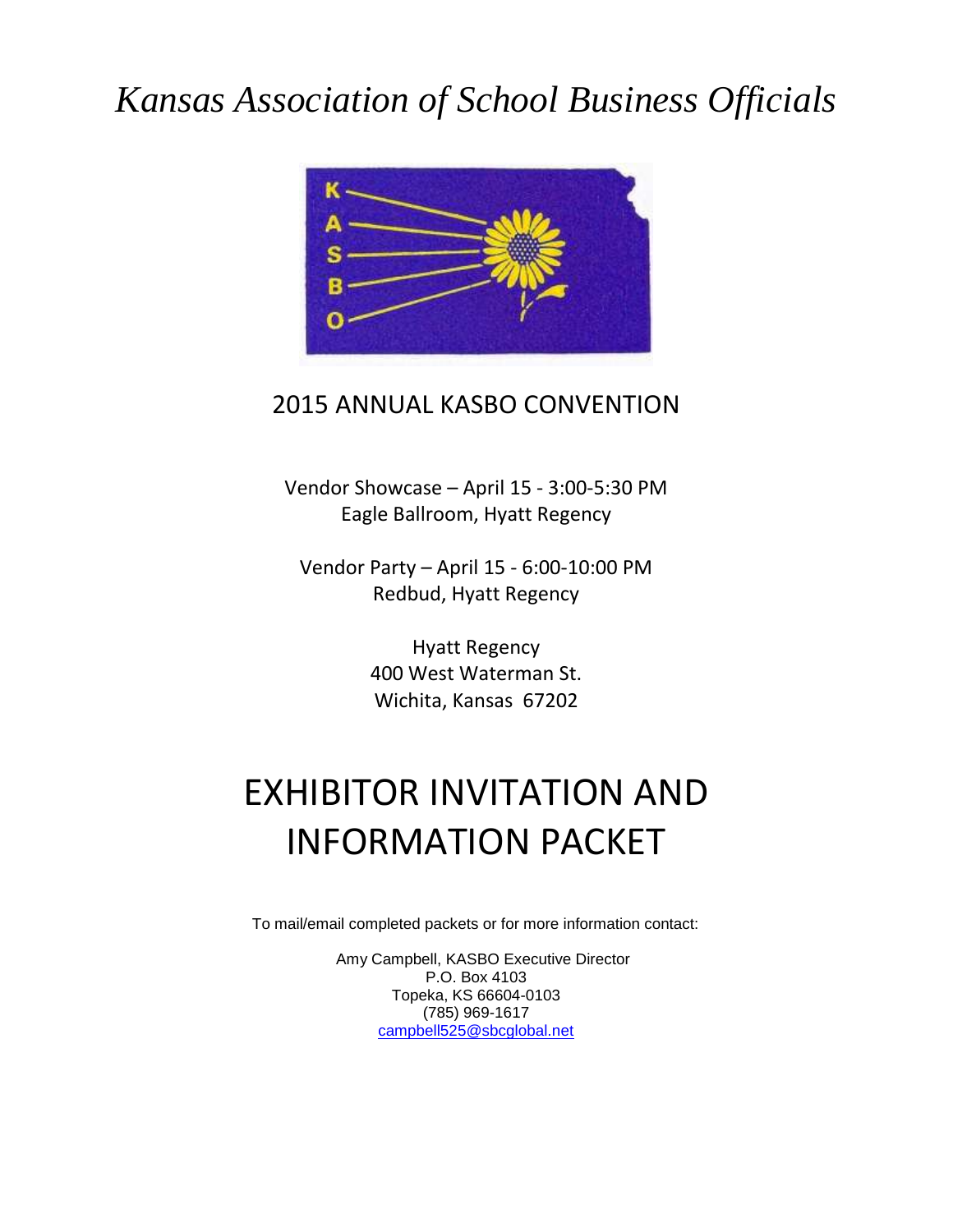### **TO:** KASBO Convention Vendors

#### **FROM:** Amy Campbell, KASBO Executive Director

#### **SUBJECT:** 2015 Conference Sponsor Opportunities

KASBO will be holding its 2015 Convention & Exhibits at the Hyatt Regency, 400 West Waterman St., Wichita. The Vendor Showcase will be on Wednesday April 15th from 3:00 pm until 5:30 pm, As usual, no other events will be scheduled during exhibit show hours. You will have the full attention of KASBO conference attendees during the dedicated show hours.

KASBO members aren't just influential – they are decision-makers. When you exhibit at the KASBO Conference, you will have the potential to meet one-on-one with over 300 managers who head a major business function of their school system. They will be Directors or Supervisors of Business/Finance, Energy, Food Services, Human Resources/Risk Management, Information Technology, Operations and Maintenance, Purchasing, and Transportation. Nearly all of the members of KASBO are the administrators who "sign-on-the-dotted line" for their school district.

School business officials are the key to sales in the school business market, and they come to the KASBO annual conference. They are seeking solutions to the problems their districts face and the purchases they need to make. You need to be there to show them how your company can help. You can reach these decision-makers by:

- $\triangleright$  Introducing your newest products and services
- $\triangleright$  Showcasing products and services that the educational market already knows and values
- $\triangleright$  Highlighting the products and services that have proven their worth in other industries and need introduction to the growing school business market

In addition to the Vendor Showcase, several sponsorship opportunities exist for exhibitors and other KASBO associate members. Vendors wishing to participate will receive recognition at the Annual Convention. The specific rights and benefits your company will receive will be tailored to your individual needs as necessary. Specific sponsorship opportunities for this convention are listed in the Vendor Information document enclosed.

There will also be a Bowling Event and Golf Tournament early on Wednesday, April 15.

Take advantage of the tremendous opportunities offered by this market. All the information you need to take part in the KASBO 2015 Annual Convention is enclosed. Our Members will be looking for you!

**Deadline for Exhibitor Registration is March 13, 2015.** *CHOICE booth availability is limited, so reserve your space now! – We expect to fill up fast!*

### **THANK YOU FOR SUPPORTING KASBO!**

*Cancellation Policy: Full refund if cancellation is received prior to April 1st, 2015. Sorry, no refunds will be given after April 1st.*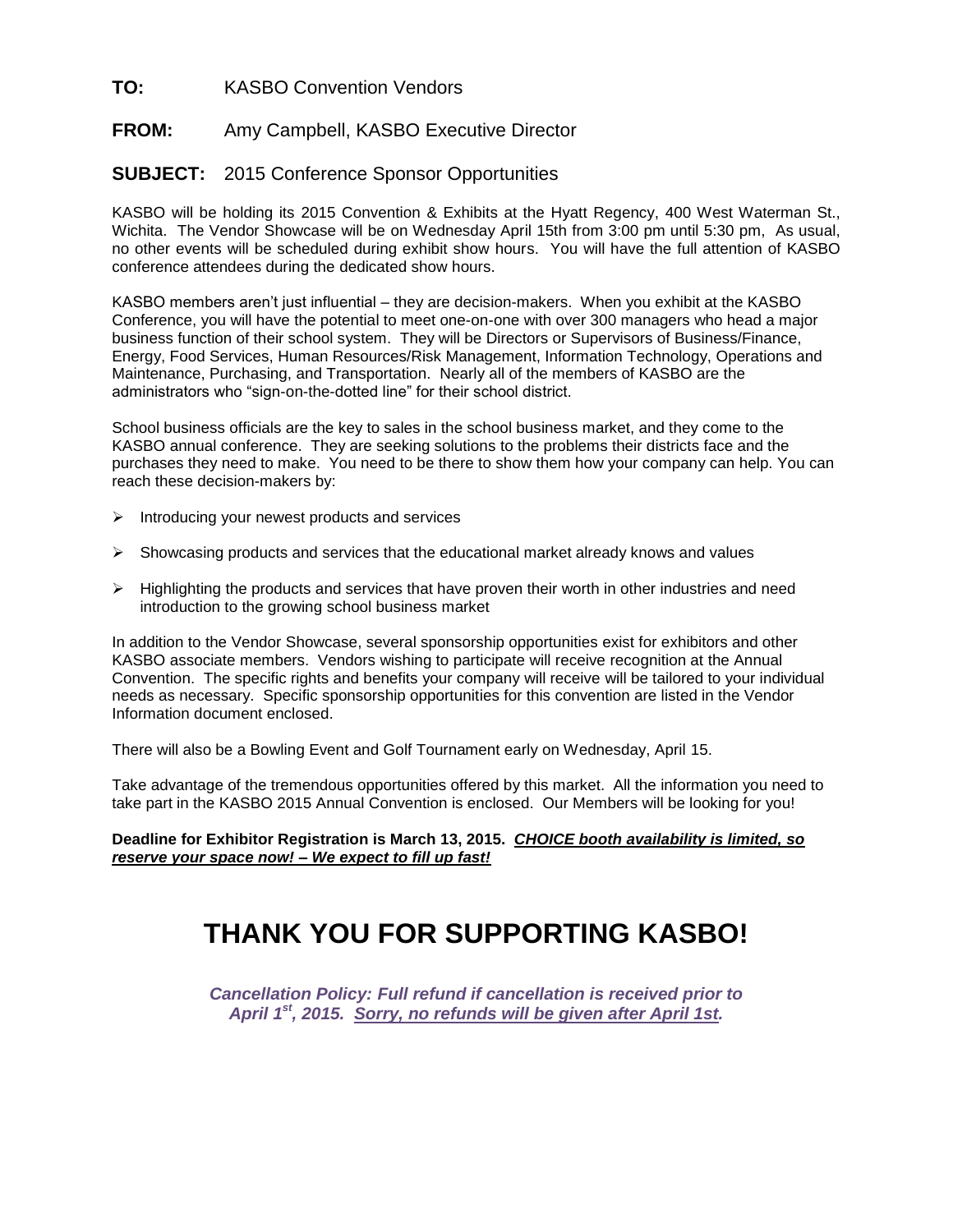### **CONFERENCE SPONSORSHIP OPPORTUNITIES**

KASBO is offering you an opportunity to promote your company further by sponsoring one or more of the items below. If interested in sponsoring one of the following please complete and return this form as soon as possible including payment. Sponsorship will be decided on a first come, first served basis.

### 1. **Sponsorship Level (must select one)** - See Page 2 for details regarding sponsorship levels

| Prestigious Partner                | \$7,500 |  |
|------------------------------------|---------|--|
| Strategic Partner                  | \$5,000 |  |
| Platinum                           | \$2,500 |  |
| Gold                               | \$1,500 |  |
| Convention (application on Page 3) | \$600   |  |

### 2. **Vendor Party – Redbud Ballroom, Hyatt Regency**

**Wednesday, April 15** (optional) \$500

In 2014, the Vendor Party was moved from Thursday to Wednesday evening following the vendor showcase. Your surveys told us that you prefer the Wednesday Party. Dinner will be an around-the-world theme with food stations located around the room. Participating vendors will enjoy a casual evening of food and fellowship with the KASBO members. Signage and recognition will be included throughout the evening. Last year, many vendors awarded their drawings from the Vendor Showcase at the Party.

 $\mathbf{I}$ 

### **3. Other options**

Beverage Sponsor \$350 Break Sponsor \$500

4. **Total Due \$ \_\_\_\_\_\_\_\_** (Add All Marked Boxes Above)

I, the undersigned, have the authority to commit the vendor to the financial amount on this form.

Signature Date Mailed registrations must be completed and submitted by March 13, 2015. No refunds after April 1, 2015.

> *Payment options:*  Option 1: Sign Up and Pay Online - 2015 [Sponsorship Opportunities](http://kasbo.wildapricot.org/event-1771300) Option 2: Mail check to: Amy Campbell, KASBO Executive Director P.O Box 4103, Topeka, KS 66604-0103

You company will be contacted by email upon receipt of this application. THIS SIGNED DOCUMENT IS YOUR INVOICE.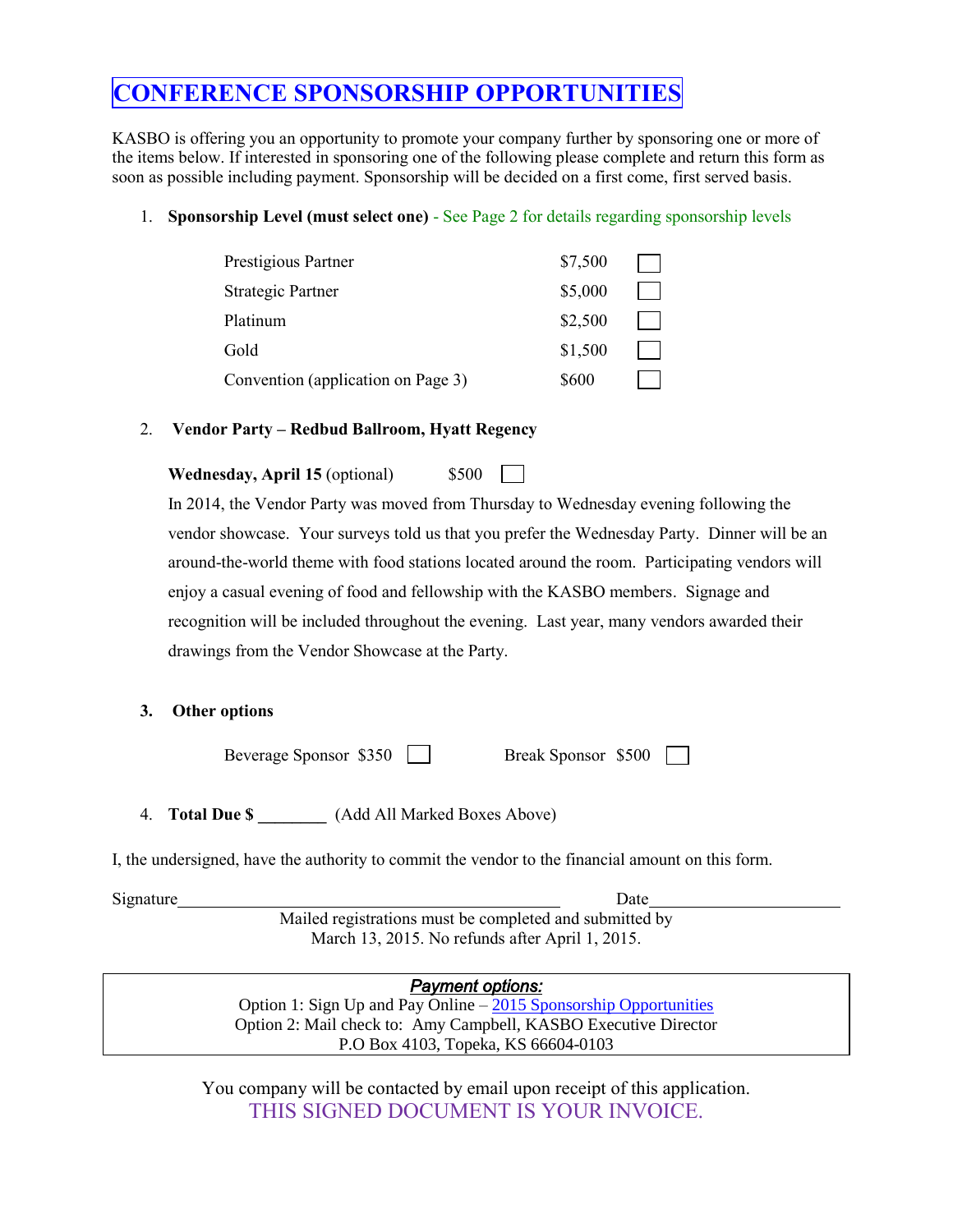# **KASBO Vendor Sponsor Levels And Associated Information**

| <b>Sponsorship Details</b>                                                                | Prestigious * | Strategic * | <b>Platinum</b> | Gold           | <b>Convention</b> |
|-------------------------------------------------------------------------------------------|---------------|-------------|-----------------|----------------|-------------------|
| Cost                                                                                      | \$7,500       | \$5,000     | \$2,500.00      | \$1,500.00     | \$600.00          |
| Premium Booth at Convention Vendor Showcase                                               | X             | X           |                 |                |                   |
| One Booth at Convention Vendor Showcase                                                   |               |             | X               | X              | X                 |
| Special Recognition as a Vendor in Convention program                                     | X             | X           |                 |                |                   |
| Listing as a Vendor in Convention program                                                 | X             | X           | X               | X              | X                 |
| Introduction and Participation at Convention Luncheons                                    | X             | X           |                 |                |                   |
| Name Recognition at Convention luncheons                                                  | X             | X           | X               | X              | Χ                 |
| Registrations to KASBO Convention                                                         | 5             | 4           | 3               | $\overline{2}$ | 1                 |
| Ad in Convention program                                                                  | Full Page     | Full Page   | $1/2$ -page     | $1/4$ -page    |                   |
| Sign on Vendor booth designating Vendor's sponsorship level                               | Χ             | X           | X               | X              |                   |
| Sponsor level signage at Convention Registration table during<br>Convention               | X             | X           | X               | X              |                   |
| Vendor provided logo and hyperlink on KASBO Website                                       | X             | X           |                 |                |                   |
| Vendor provided logo on KASBO Website                                                     |               |             | X               |                |                   |
| Vendor provided advertisement in Convention Gift Bag                                      | X             | X           | X               | X              |                   |
| Excel membership mailing list upon request                                                | X             | X           | X               |                |                   |
| Vendor provided banner displayed at Convention luncheons                                  | X             | X           | X               |                |                   |
| Vendor logo and signage on Convention and Workshop<br>registration forms                  | X             | X           |                 |                |                   |
| First right of refusal to host other Convention activities                                | X             | X           | X               |                |                   |
| Include Vendor logo on association publicity for convention,<br>workshops and newsletters | X             | X           |                 |                |                   |
| First right to purchase Convention shopping bags with Sponsor<br>logo                     |               |             | Χ               |                |                   |

*\* The Prestigious and Strategic Partners participate under special agreements with the KASBO Board of Directors. Prestigious Partners include naming rights, and it is KASBO intent that these relationships would extend over multiple years. American Fidelity is currently a Prestigious Partner and will be funding the KASBO Scholarship Program for the 2015 Convention.*

*Other Prestigious Partner Opportunities: Distinguished Service Award Winner*

*Strategic Partners receive recognition at specific events during the convention.* 

*Wednesday Pre-Convention Workshops – Wednesday afternoon*

*Other Strategic Partner Opportunities: KASBO Board and Honored Guests Breakfast – Friday morning*

*Vendors interested in becoming a Prestigious or Strategic Partner of KASBO should contact Amy Campbell, KASBO Executive Director, P. O. Box 4103, Topeka KS 66604 - 0103 (785) 969-1617 or Email: [campbell525@sbcglobal.net](mailto:campbell525@sbcglobal.net)*